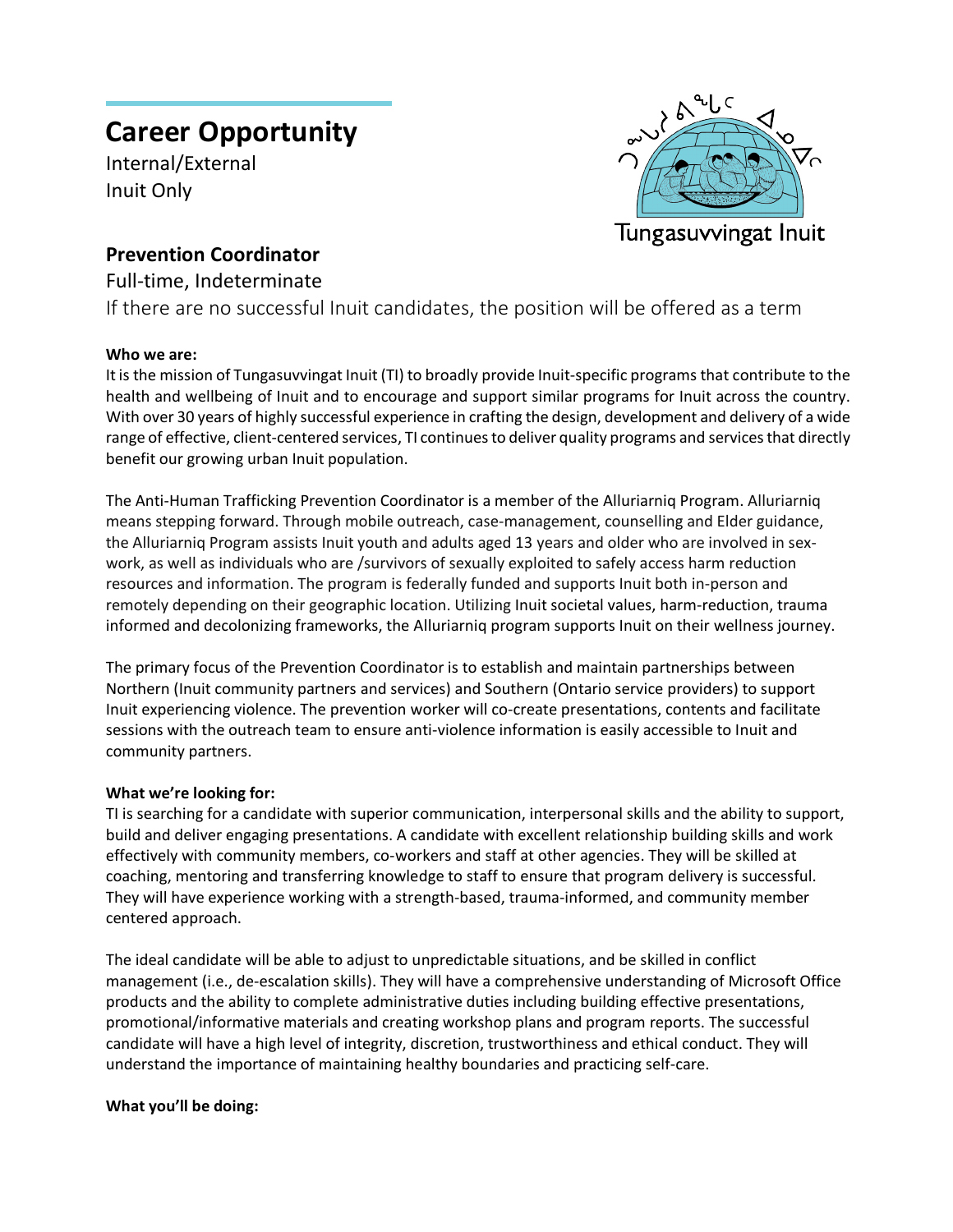- Foster partnerships in Nunavut and Ontario, including transportation (Canadian North, First Air, Greyhound, Via Rail, etc.) and Social & Family Services, Community Services, etc. to bridge gaps between North and South services youth and women experiencing violence and exploitation.
- Build strong intervention partnerships with schools, shelters, relevant agencies, etc.
- Identify clear pathways for referrals so that Inuit who are being groomed or trafficked can access the program and attract new clients that could utilize and benefit from the services.
- Actively set-up knowledge-sharing opportunities for staff and external agencies. Accountable for collecting information about external services and developing a roster.
- Update and revise presentations and materials to ensure that they are current and relevant to the clients' needs.
- Present, facilitate and coach direct reports as they develop their presentation skills, as needed
- Sit on the Survivor Lead Committee with coordination responsibilities (i.e., ensure the agenda is received, arrange meeting location, send invites, print materials and take minutes for the committee meetings)
- Supervise two/three Outreach workers:
	- o Develop Outreach mobile outreach plan with the Outreach Workers
	- $\circ$  Approve the finalized plan and ensure that it meets the safety standards and that all materials/resources are available for the plan's successful implementation
	- o Develop and review the Outreach schedule for approval/feedback
- Monitor the Mobile Outreach inventory/materials (i.e., seek approval, order supplies, track distribution, and liaise with operation/financial staff regarding procurement).
- Outreach activities:
	- o Active mobile outreach, net outreach, partnership outreach
	- o Provide coverage of outreach activities during low staff scenarios
	- $\circ$  Support the administrative requirements for outreach (i.e., collecting overall outreach stats, activity reports, inventory documentation, etc.)
- Support the drop-in laundry and shower services and ensure that safety regulations are followed, and that direct reports are trained

#### **What do you need to be a successful candidate:**

The knowledge, skills and abilities for this role would typically be acquired through a post-secondary degree in social work or directly related education and four (4) years of experience working in outreach, community engagement, anti-violence and/or client service. Supervisory experience is considered a strong asset.

Fluency in English is required and the ability to communicate in Inuktitut is a significant asset. The ideal candidate will have a thorough understanding of Inuit culture, values, Inuit Qaujimajatuqangit (IQ), traditional practices and the unique needs and issues impacting Inuit communities.

#### **An acceptable combination of related education, work and life experience may be considered.**

#### **Salary and Benefits**

 TI offers a competitive total compensation package. Employees are provided an exceptional benefits plan which includes major medical and dental coverage for the employee and their dependents, and employee life insurance. TI also offers a Group RRSP benefit plan for eligible staff.